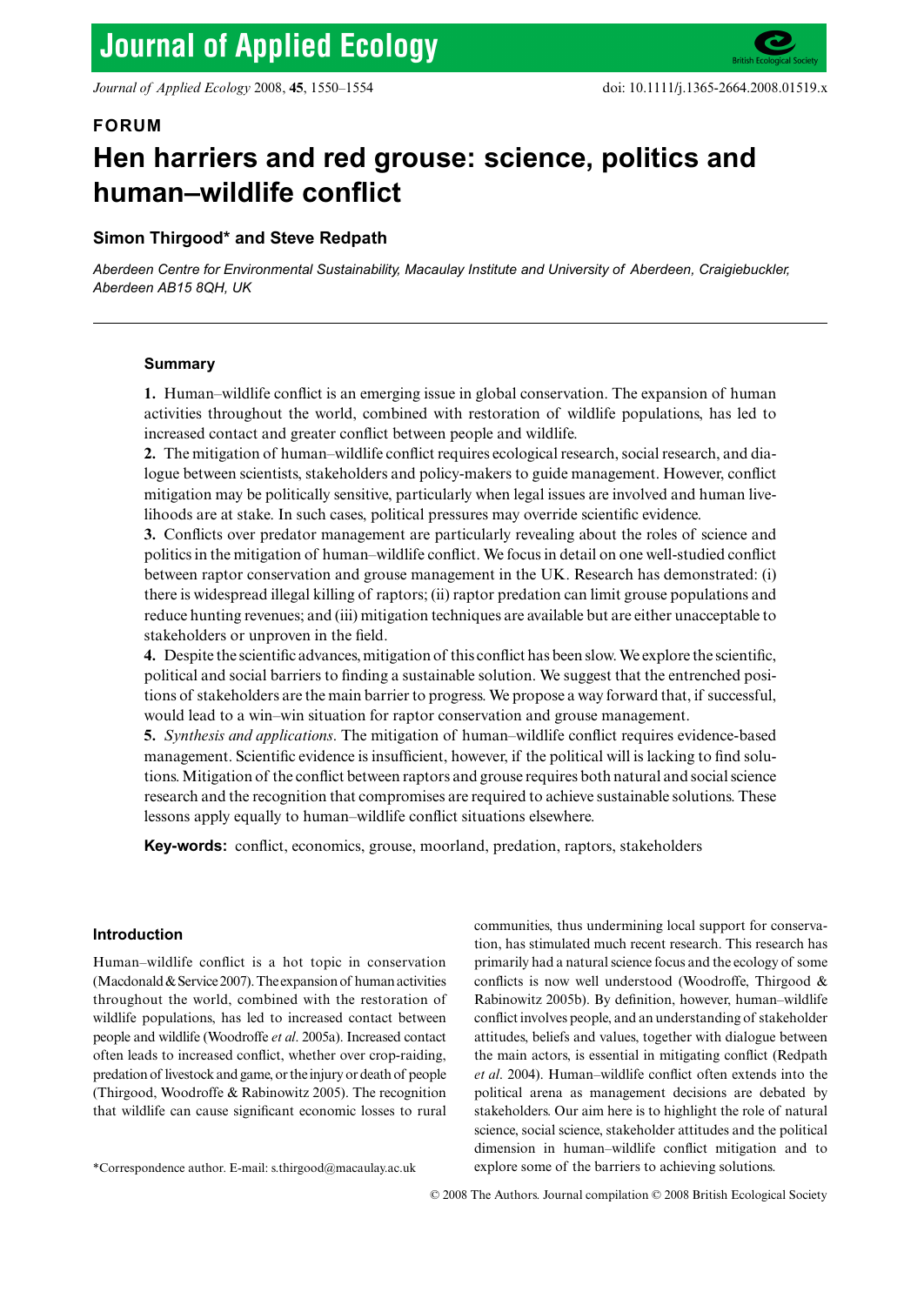Conflicts between people and wildlife arise for a range of reasons but those involving predators often create the most controversy, possibly because predators generate strong views from stakeholders (Kruuk 2002). Livestock depredation is globally the most common source of human–wildlife conflict and can involve a variety of taxa including felids, canids, ursids and raptors (Thirgood *et al*. 2005). Predation on game species by raptors is an increasing source of conflict, particularly in Europe where hunting is economically significant (Valkama *et al*. 2005). A range of technical approaches to reduce predation have been developed (Breitenmoser *et al*. 2005) in addition to policies to reduce conflict such as zoning (Linnell *et al*. 2005) and financial incentives (Nyhus *et al*. 2005). Lethal control may be considered to be a necessary component of conflict mitigation even when endangered species are involved (Treves & Naughton-Treves 2005). Targeted lethal control may reduce conflict that cannot be resolved in other ways, and perhaps more importantly, may engender public support by acknowledging the impacts that wildlife has on local people. In some cases, if non-lethal techniques are effective enough to reduce conflict to acceptable levels, then the lethal control 'tool' can remain in the conflict resolution 'tool-box' without being used (Woodroffe *et al*. 2005b).

Here we explore these controversial issues through examination of the conflict between the conservation of hen harriers *Circus cyaneus* (L.) and the management of red grouse *Lagopus lagopus scoticus* (Latham) in the UK (Thirgood *et al*. 2000a). We have chosen this conflict for several reasons. First, the ecology of the conflict has been studied in detail. Second, a number of potential mitigation techniques are available. Third, the human dimensions of the conflict have also received attention – albeit only recently. Fourth, fora for stakeholder dialogue have been established. Despite this background, progress 'on-the-ground' to mitigate conflict has been slow. We examine the issues surrounding the mitigation of this conflict, explore the reasons for slow progress, and suggest a way forward to achieve a sustainable solution.

# **The evidence base**

The conflict between harrier conservation and grouse management occurs on the heather moorlands of the UK. Heather moorland is a globally rare habitat largely restricted to the UK and its conservation significance is primarily due to the bird populations it supports (Thompson *et al*. 1995). Half of the UK's heather moorlands are managed by private landowners for grouse shooting. Management for grouse entails burning heather and controlling predators and parasites. Grouse management is recognized as providing ecological, social and economic benefits (Fraser of Allander Institute 2001; Robertson, Park & Barton 2001; Tharme *et al*. 2001). Predator control traditionally was extended to all avian and mammalian predators of grouse and had profound effects on many species, including harriers (Newton 1979). Although protected under UK legislation since 1952, the illegal killing of harriers on grouse moors is the principal factor limiting

population growth (Etheridge, Summers & Green 1997; Sim *et al*. 2007).

Harriers are killed on grouse moors because hunters believe that they reduce grouse harvests. Scientific research provides support for this view. We studied harrier–grouse dynamics during 1992–1997 on six Scottish grouse moors including detailed demographic research at Langholm in the Scottish Borders (Redpath & Thirgood 1997; Thirgood & Redpath 1997). Harrier breeding densities were related to the abundance of passerines and rodents rather than grouse, and the impact of harriers varied spatially and temporally (Redpath & Thirgood 1999). When harriers attained high breeding densities, there was convincing evidence that their predation limited grouse populations and reduced shooting bags (Thirgood *et al*. 2000b,c). The reduction in grouse harvest resulted in the closure of a commercial shoot valued in 1996 at  $\sim$ £100 000 per annum (Redpath & Thirgood 1997). These results indicated that genuine conflicts existed between raptor conservation and grouse management (Thirgood *et al*. 2000a).

Several approaches to reduce conflict between harriers and grouse have been suggested (Thirgood *et al*. 2000a; Thirgood & Redpath 2005; Supporting Information Table S1). Some, such as financially compensating hunters or encouraging the release of hand-reared grouse are thought to be politically, financially or logistically unfeasible (Thirgood & Redpath 2005). Others, such as manipulating habitat to reduce the susceptibility of grouse to predation or to reduce the densities of harriers, are either not supported by the available science (Campbell *et al*. 2002; Thirgood *et al*. 2002; Amar *et al*. 2004), or could have negative impacts on biodiversity (Thirgood *et al*. 2000a; Smith *et al*. 2001). Two potential mitigation techniques, in our view, merit serious consideration.

Diversionary feeding, where harriers are provided with carrion, can reduce provisioning rates of grouse chicks to harrier nests sevenfold (Redpath, Thirgood & Leckie 2001). However, there is currently no evidence that diversionary feeding leads to increased grouse densities, and this has contributed to reluctance amongst hunters to adopt the technique. There are also concerns that feeding will result in increased densities of harriers and other predators, although there is no evidence for this occurring during field trials (Redpath *et al*. 2001).

More controversial is the suggestion that densities of harriers should be legally limited. One option favoured by some conservationists is to encourage the recovery of golden eagles *Aquila chrysaetos* on grouse moors in the expectation that they will suppress harrier density (Fielding *et al*. 2003). Although plausible, there is little evidence at present to support this approach (Thirgood, Redpath & Graham 2003), and there are challenges in implementation, not least because eagles are also illegally killed on grouse moors (Whitfield *et al*. 2007). Having decided that it is desirable to limit harrier density, a pragmatic approach may be for direct intervention rather than reliance on intra-guild predation. This idea is not new – Potts (1998) suggested a 'quota' scheme where moors would support a given density of harriers and breeding attempts above this would be prevented by translocation.

© 2008 The Authors. Journal compilation © 2008 British Ecological Society, *Journal of Applied Ecology*, **45**, 1550–1554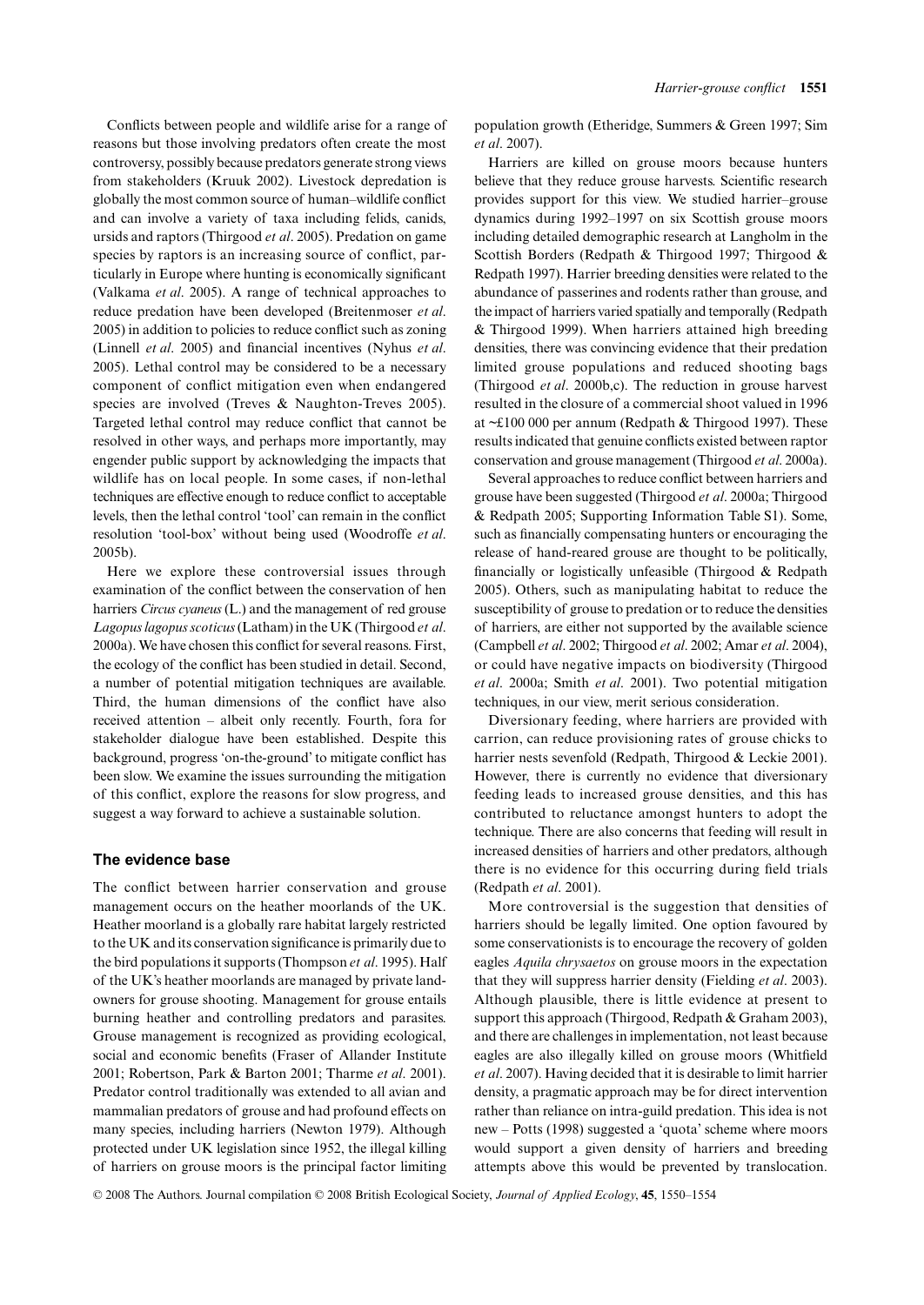Harrier quotas were opposed by conservationists, and a UK Government working group established to consider the management of raptors concluded that legal obstacles prevented the implementation of this approach (UK Raptor Working Group 2000).

Research on human–wildlife conflict is often conducted by ecologists and, until recently, the harrier–grouse conflict has been no exception. Conflicts involve people, however, and knowledge of the values and attitudes of stakeholders in a conflict situation is arguably as important as an understanding of the underlying ecology. Multi-criteria analysis was used to evaluate the perspectives of two groups of stakeholders – hunters and conservationists – and to assess their attitudes towards conflict mitigation options (Redpath *et al*. 2004). Whilst both groups recognized the value of grouse moors, the stakeholders differed in their favoured mitigation techniques. Harrier quotas were preferred by hunters whilst conservationists preferred allowing harriers to attain natural densities. Both groups believed that diversionary feeding could be a valuable technique, albeit as part of a suite of mitigation measures (Redpath *et al*. 2004). Quantitative surveys based on semistructured interviews support these findings, but highlight regional differences in the acceptability of mitigation techniques (Marshall, White & Fischer 2007).

## **Barriers to progress**

The study underpinning this debate was first published in 1997 (Redpath & Thirgood 1997; Thirgood & Redpath 1997) – a 10-year anniversary that stimulated this paper. Whilst there have been a number of scientific publications in the ensuing decade, it is worth asking what has happened 'on the ground' to reduce the conflict. Following the publication of this research, Scottish Natural Heritage, the government agency responsible for conservation in Scotland, established the Moorland Working Group as a stakeholder forum to address raptor–grouse conflicts. The Moorland Working Group, and its successor, The Moorland Forum, have commissioned several research projects to investigate mitigation techniques. The first of these was the field test of diversionary feeding described above (Redpath *et al*. 2001). A desk study has assessed the potential for increasing grouse populations through artificial rearing, concluding that it is not feasible (Naylor, White & Mougeot 2005). A second desk study reviewed the impact of raptor predation on bird populations (Park *et al*. 2005). Finally, after several years of negotiations, the Langholm Moor Demonstration Project commenced in 2008 to attempt to restore grouse populations at Langholm, through the use of habitat management, legal predator control and diversionary feeding of harriers.

Harriers are rare breeding birds in England, where illegal killing on, and adjacent to, grouse moors has limited the population to fewer than 20 breeding females (Sim *et al*. 2007). English Nature and its successor Natural England, the English government agency responsible for conservation, initiated a Hen Harrier Recovery Project in 2002. This project monitored harrier breeding attempts and helped to coordinate

an initiative against wildlife crime, but has been unable to improve the conservation status of harriers in England. More encouragingly, stakeholder dialogue has recently been facilitated by The Environment Council, an NGO with experience in conflict resolution. The specific purpose of this dialogue is to explore ways of mitigating the raptor–grouse conflict.

Despite these various initiatives, illegal killing of harriers on grouse moors is widespread and is thought to be responsible for observed declines in harriers in areas associated with grouse shooting (Sim *et al*. 2007). Why has mitigation of the harrier–grouse conflict been so difficult to achieve? Elsewhere in the world, mitigation of human–wildlife conflict has been attained using a variety of social, financial and technical approaches (Woodroffe *et al*. 2005b). We argue that the fundamental barrier to mitigation of the harrier–grouse conflict is the entrenched positions of the major stakeholders. Grouse shooting is a traditional sport and management techniques are often slow to change. Hunters have been slow to recognize that the illegal killing and eradication of protected raptors from large areas of moorland is unacceptable in a modern society where there is strong support for conservation. Encouragingly, recent surveys indicate that hunter attitudes are changing, at least in some regions, and that there is willingness to compromise over raptor management (Redpath *et al*. 2004; Marshall *et al*. 2007).

Entrenched attitudes are not restricted to hunters. Conservationists have consistently refused to contemplate any form of direct intervention to limit harrier densities, citing European legislation which prevents such action. This is understandable in the context of historical persecution of raptors and mistrust between hunters and conservationists. However, the contrast between this approach and the enthusiasm shown by the same conservationists for indirect approaches to limiting harrier densities through intra-guild predation and habitat management is stark. The legal issues concerning derogation from European legislation are too complex for concise discussion here; suffice it to say that lethal control is unacceptable under any circumstances to many conservationists and almost certainly would be legally challenged by conservation NGOs, although it is retained within a 'tool-box' of techniques for mitigating conflict with legally protected large carnivores elsewhere in Europe (Linnell *et al*. 2005). Conservation agencies in the UK have promoted a 'cascade' approach to mitigation where the least intrusive techniques such as diversionary feeding must be tested conclusively before considering moving towards more intrusive techniques. Whilst conservation agencies and conservation NGOs have stated their support for game management, in our view British conservationists are ambivalent at best about the conservation benefits that hunting can deliver. The reasons for this are complex and worthy of further analysis, but may be related to the intensive nature of game management in the UK, the negative impact that hunters have historically had on predator populations, and the traditional restriction of hunting to the landowning classes.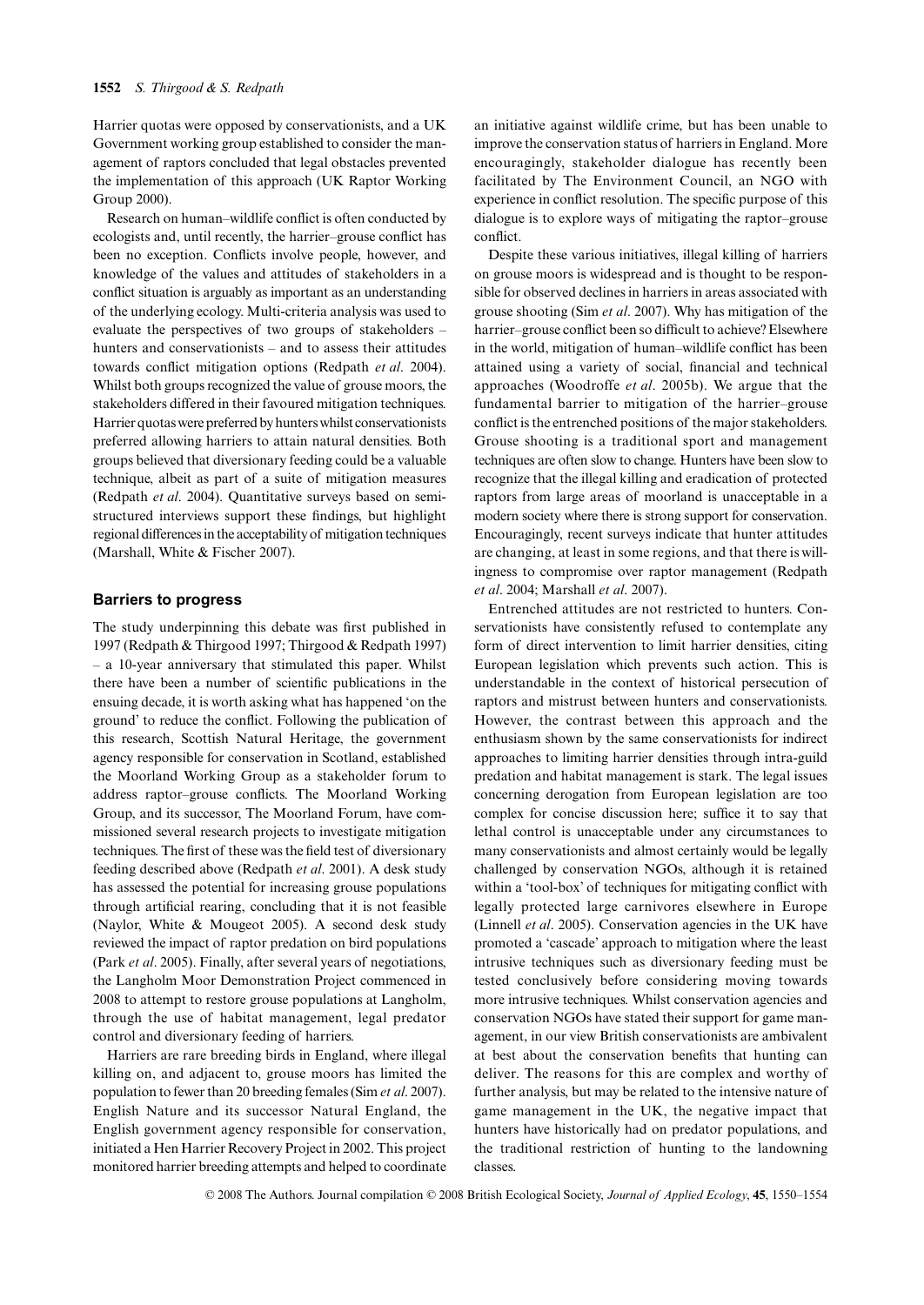A further barrier to progress is that of the 'status quo'. Stakeholders in this conflict appear to accept the current situation to varying degrees. Hunters continue to kill harriers and appear prepared to break the law whilst the risk of being caught and prosecuted is slim. Conservation NGOs continue to demand increased law enforcement but such policies have so far failed to reduce the levels of illegal activity. Indeed, it can be argued that NGOs benefit from the publicity that the illegal killing of raptors generates. Conservation agencies establish working groups and commission desk studies rather than face controversy by genuinely striving for conflict mitigation. Scientists benefit because the conflict leads to funding for further research. We are aware that these statements might be considered controversial. Are they justified? That is open to debate but what is indisputable is that harriers continue to be the losers.

A final barrier is money. The research required to underpin conflict mitigation is typically field-based, labour-intensive and expensive. The Langholm Moor Demonstration Project will cost in excess of £3 million over 10 years and will utilize much of the available budgets of the key stakeholders. With this financial commitment, it will be difficult to secure funding for research underpinning alternative approaches to conflict mitigation, as well as for the stakeholder dialogue necessary to ensure that mitigation strategies are adopted.

#### **The way forward**

Ten years after the completion of the study that highlighted the conflict between harriers and grouse, how can we move forward? One approach is to continue to focus on law enforcement and rely on prosecution of hunters to reduce the extent of illegal killing of harriers and ultimately eliminate the conflict. We consider that there are strong grounds to question whether this will be effective or sustainable. Law enforcement has so far been ineffective in reducing persecution of harriers and has contributed to the alienation of hunting stakeholders. If increased enforcement were successful and harriers attained 'natural' densities on grouse moors, then given the results of previous research, it is highly likely that a proportion of grouse moors would cease to be economically viable, with negative consequences for the economy of rural areas and moorland biodiversity. We suggest that a more sustainable 'win–win' solution can be achieved which requires progress on two separate fronts. First, a number of outstanding research questions remain about the utility and acceptability of mitigation techniques. Second, stakeholders need to accept that entrenched attitudes will have to change and compromises be made on both sides. We deal briefly with each of these issues below.

A number of outstanding questions about the utility of diversionary feeding need to be addressed (Redpath *et al*. 2001). These include the efficacy of feeding at a range of harrier and grouse densities, the effects of feeding on both harrier and grouse numbers, and the short-term and long-term impacts of feeding on other avian and mammalian predators. It will also be necessary to assess the logistical and financial

inputs required to feed harriers in comparison to other management approaches. Some of these questions will be addressed in the Langholm Moor Demonstration Project. Others require research elsewhere.

Harriers are currently absent as breeding birds from large areas of grouse moorland. We propose a large-scale trial of the feasibility of introducing a ceiling to harrier densities with the aim of encouraging hunters to accept breeding harriers in regions where they are currently illegally killed. The ceiling on harrier densities would be agreed in advance by all stakeholders and would be implemented through translocation of harriers. The trial would test the hypothesis that regional populations of harriers could be increased by setting local ceilings on harrier densities. If successful, this trial could provide a model for increasing the national population of harriers whilst minimizing the local impacts of predation on grouse moors, thus providing a 'win–win' solution for both harrier conservation and grouse management. Translocation of harriers to other areas could also lead to the re-establishment of harrier populations outside the current breeding distribution.

Central to successfully mitigating conflict is an understanding of what is – and conversely what is not – acceptable to stakeholders. Indeed, with hindsight, perhaps the critical shortcoming of the research conducted on harriers and grouse throughout the 1990s was the lack of the human dimension. More recent work has demonstrated that variation exists within stakeholder groups in the acceptability of mitigation techniques (Redpath *et al*. 2004; Marshall *et al*. 2007). This variation occurs both at a regional level, and also in a hierarchical manner, with the views of national organizations not necessarily reflecting the views of individual stakeholders. Both issues require further attention.

Most importantly, we feel that a fundamental change in attitude is required from all stakeholders to resolve the conflict between harriers and grouse. If stakeholders genuinely wish to strive for a solution then compromises will be required and attitudes to predators, their control and their protection, will have to be modified to accommodate changed circumstances. The mitigation of human–wildlife conflict is emerging as a mature sub-discipline within conservation biology and is characterized by a pragmatic approach that incorporates a variety of technical solutions, including at times, lethal control (Woodroffe *et al*. 2005b). Stakeholders within the UK harrier–grouse conflict would benefit from greater discussion and understanding of these international approaches to human–wildlife conflict mitigation. It is hoped that a further 10 years will not be required before progress is made.

### **Acknowledgments**

We thank Julia Jones and two referees for insightful comments on the manuscript.

# **References**

Amar, A., Arroyo, B., Redpath, S. & Thirgood, S. (2004) Habitat predicts losses of red grouse to individual hen harriers. *Journal of Applied Ecology*, **41**, 305–314. Breitenmoser, U., Angst, C., Landry, J.M., Breitenmoser, C., Linnell, J. & Weber, J.M. (2005) Non-lethal techniques for reducing depredation. *People*

© 2008 The Authors. Journal compilation © 2008 British Ecological Society, *Journal of Applied Ecology*, **45**, 1550–1554